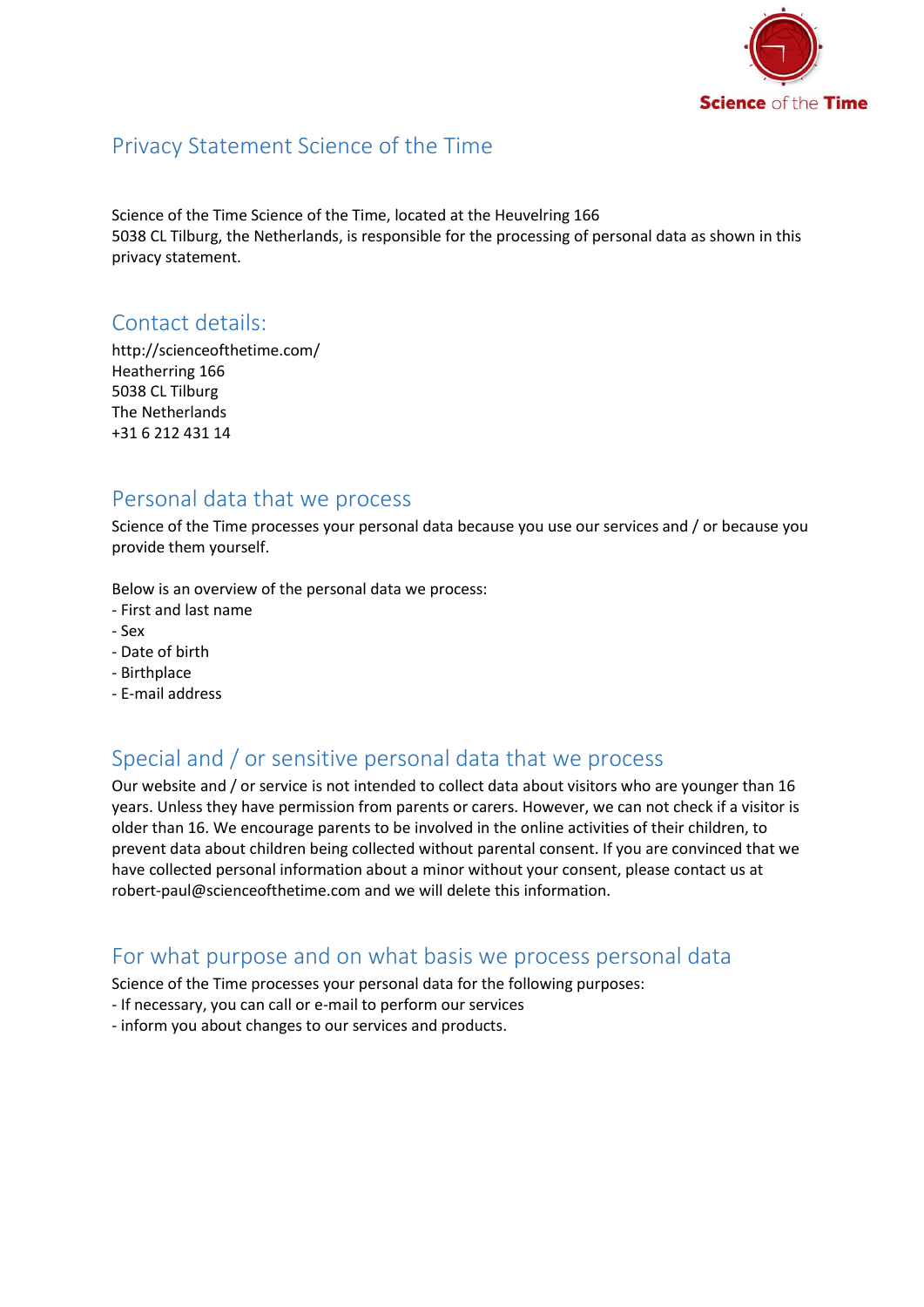

# Automated decision-making

Science of the Time does not make decisions based on automated processing of issues that can have (major) consequences for people. This concerns decisions taken by computer programs or systems, without involving a person (for example, an employee of Science of the Time). Science of the Time uses the following computer programs or systems: - Google Anaytics

How long we store personal data

Science of the Time does not store your personal data for longer than is strictly necessary to achieve the purposes for which your data is collected. We use the following retention periods for the following (categories of) personal details:

Personal information> 5 years> Possibility to contact us for further research Personalia> 5 years> Possibility to contact us for further research Address> 5 years> Possibility to contact us for further research And so on> 5 years> Possibility to contact us for further research

# Sharing personal data with third parties

Science of the Time provides exclusively to third parties and only if this is necessary for the execution of our agreement with you or to comply with a legal obligation.

# Cookies, or similar techniques, that we use

Science of the Time uses only technical and functional cookies. And analytical cookies that do not infringe your privacy. A cookie is a small text file that is stored on your computer, tablet or smartphone when you first visit this website. The cookies we use are necessary for the technical operation of the website and your ease of use. They ensure that the website works properly and remember, for example, your preferences. We can also optimize our website with this. You can opt out of cookies by setting your internet browser so that it does not store cookies anymore. In addition, you can also delete all information previously saved via the settings of your browser.

### View, modify or delete data

You have the right to view, correct or delete your personal data. You can do this yourself through the personal settings of your account. In addition, you have the right to withdraw your consent to the data processing or to object to the processing of your personal data by our company and you have the right to data portability. This means that you can submit a request to us to send the personal information we have in your computer file to you or another organization mentioned by you.

If you wish to exercise your right of objection and / or right to data portability or if you have any other questions / comments about data processing, please send a specified request to robertpaul@scienceofthetime.com.